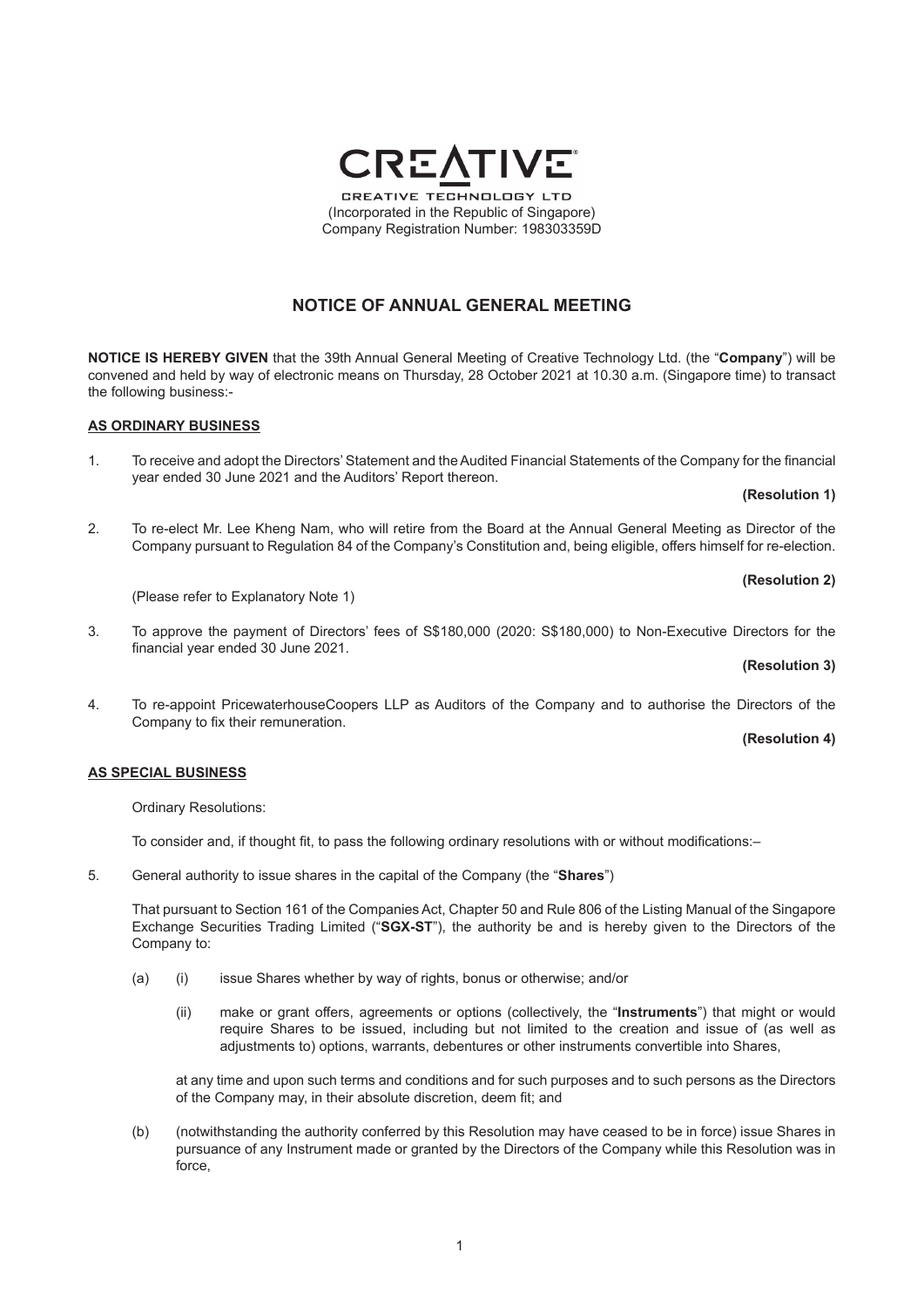provided that:

- (A) the aggregate number of Shares to be issued pursuant to this Resolution (including Shares to be issued in pursuance of Instruments made or granted pursuant to this Resolution) shall not exceed 50 per cent (50%) of the total number of issued Shares excluding treasury shares and subsidiary holdings (as calculated in accordance with paragraph (B) below), of which the aggregate number of Shares and Instruments to be issued other than on a pro rata basis to shareholders of the Company shall not exceed 20 per cent (20%) of the total number of issued Shares excluding treasury shares and subsidiary holdings (as calculated in accordance with paragraph (B) below);
- (B) (subject to such manner of calculation as may be prescribed by the SGX-ST) for the purpose of determining the aggregate number of Shares that may be issued under paragraph (A) above, the total number of issued Shares excluding treasury shares and subsidiary holdings shall be based on the total number of issued Shares in the capital of the Company excluding treasury shares and subsidiary holdings at the time this Resolution is passed, after adjusting for:
	- (i) new Shares arising from the conversion or exercise of any convertible securities;
	- (ii) new Shares arising from the exercise of share options or vesting of share awards which are outstanding or subsisting at the time this Resolution is passed; and
	- (iii) any subsequent bonus issue or consolidation or subdivision of Shares;
- (C) in exercising the authority conferred by this Resolution, the Company shall comply with the provisions of the Listing Manual of the SGX-ST for the time being in force (unless such compliance has been waived by the SGX-ST) and the Constitution for the time being of the Company; and
- (D) (unless revoked or varied by the Company in general meeting) the authority conferred by this Resolution shall continue in force (i) until the conclusion of the next Annual General Meeting of the Company or the date by which the next Annual General Meeting of the Company is required by law to be held, whichever is the earlier or (ii) in the case of Shares to be issued pursuance of the Instruments, made or granted to this Resolution, until the issuance of such Shares in accordance with the terms of the Instruments,

and in this Resolution, "subsidiary holdings" has the meaning given to it in the Listing Manual of the SGX-ST.

#### **(Resolution 5)**

(Please refer to Explanatory Note 2)

6. Authority to issue Shares pursuant to the exercise of options granted under the Creative Share Option Scheme (2019)

Pursuant to Section 161 of the Companies Act, Chapter 50 of Singapore, authority be and is hereby given to the Directors of the Company to allot and issue from time to time such number of Shares as may be required to be issued pursuant to the exercise of options granted under the Creative Share Option Scheme (2019) pursuant to and in accordance with the terms thereof.

Such authority shall, unless revoked or varied by the Company in general meeting, continue in force until the conclusion of the next Annual General Meeting of the Company or the date by which the next Annual General Meeting of the Company is required by law to be held, whichever is earlier.

#### **(Resolution 6)**

7. Approval for the Continued Appointment of Mr. Lee Kheng Nam as an Independent Director for purposes of Rule 210(5)(d)(iii)(A) of the Listing Manual of the SGX-ST by all shareholders

That, subject to and contingent upon the passing of Resolution 2 by shareholders and the passing of Resolution 8 by shareholders (excluding the directors, chief executive officer of the Company, and their associates) and in accordance with Rule 210(5)(d)(iii)(A) of the Listing Manual (which will take effect from 1 January 2022):

- (a) the continued appointment of Mr. Lee Kheng Nam as an Independent Director be and is hereby approved; and
- (b) the authority conferred by this resolution shall continue in force until the earlier of: (i) the retirement or resignation of Mr. Lee Kheng Nam as a director; or (ii) the conclusion of the third AGM of the Company following the passing of this Resolution.

**(Resolution 7)**

(Please refer to Explanatory Note 3)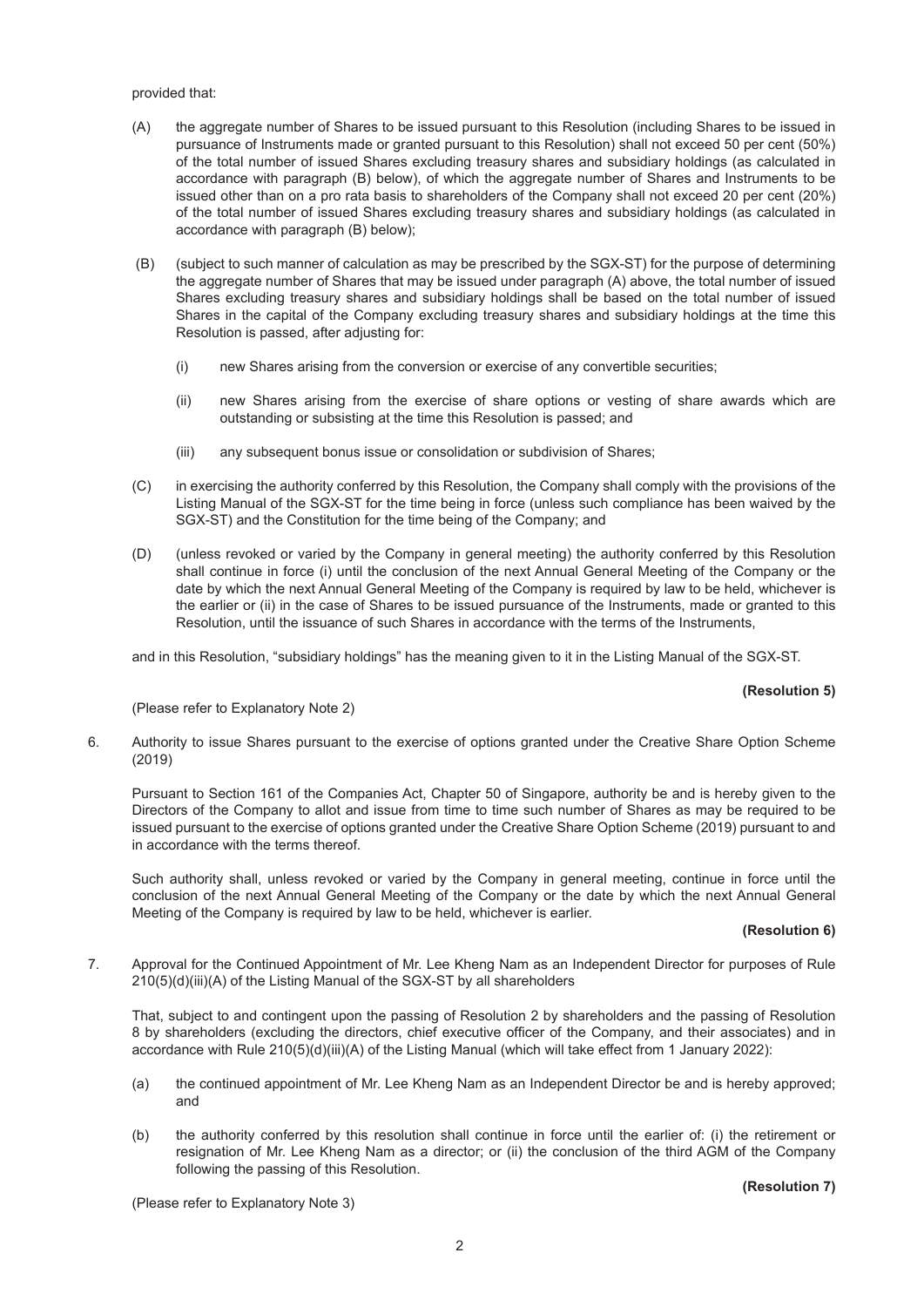8. Approval for the Continued Appointment of Mr. Lee Kheng Nam as an Independent Director for purposes of Rule 210(5)(d)(iii)(B) of the Listing Manual of the SGX-ST by shareholders excluding the directors and the chief executive officer of the Company and their associates

That, subject to and contingent upon the passing of Resolutions 2 and 7 by shareholders and in accordance with Rule 210(5)(d)(iii)(B) of the Listing Manual (which will take effect from 1 January 2022):

- (a) the continued appointment of Mr. Lee Kheng Nam as an Independent Director be and is hereby approved; and
- (b) the authority conferred by this resolution shall continue in force until the earlier of: (i) the retirement or resignation of Mr. Lee Kheng Nam as a director; or (ii) the conclusion of the third AGM of the Company following the passing of this Resolution.

**(Resolution 8)**

(Please refer to Explanatory Note 3)

9. Approval for the Continued Appointment of Mr. Ng Kai Wa as an Independent Director for purposes of Rule 210(5) (d)(iii)(A) of the Listing Manual of the SGX-ST by all shareholders

That, subject to and contingent upon the passing of Resolution 10 by shareholders (excluding the directors, chief executive officer of the Company, and their associates) and in accordance with Rule 210(5)(d)(iii)(A) of the Listing Manual (which will take effect from 1 January 2022):

- (a) the continued appointment of Mr. Ng Kai Wa as an Independent Director be and is hereby approved; and
- (b) the authority conferred by this resolution shall continue in force until the earlier of: (i) the retirement or resignation of Mr. Ng Kai Wa as a director; or (ii) the conclusion of the third AGM of the Company following the passing of this Resolution.

#### **(Resolution 9)**

(Please refer to Explanatory Note 4)

10. Approval for the Continued Appointment of Mr. Ng Kai Wa as an Independent Director for purposes of Rule 210(5) (d)(iii)(B) of the Listing Manual of the SGX-ST by shareholders excluding the directors and the chief executive officer of the Company and their associates

That, subject to and contingent upon the passing of Resolution 9 by shareholders and in accordance with Rule 210(5)(d)(iii)(B) of the Listing Manual (which will take effect from 1 January 2022):

- (a) the continued appointment of Mr. Ng Kai Wa as an Independent Director be and is hereby approved; and
- (b) the authority conferred by this resolution shall continue in force until the earlier of: (i) the retirement or resignation of Mr. Ng Kai Wa as a director; or (ii) the conclusion of the third AGM of the Company following the passing of this Resolution.

#### **(Resolution 10)**

(Please refer to Explanatory Note 4)

11. Approval for the Continued Appointment of Mr. Lee Gwong-Yih as an Independent Director for purposes of Rule 210(5)(d)(iii)(A) of the Listing Manual of the SGX-ST by all shareholders

That, subject to and contingent upon the passing of Resolution 12 by shareholders (excluding the directors, chief executive officer of the Company, and their associates) and in accordance with Rule 210(5)(d)(iii)(A) of the Listing Manual (which will take effect from 1 January 2022):

- (a) the continued appointment of Mr. Lee Gwong-Yih as an Independent Director be and is hereby approved; and
- (b) the authority conferred by this resolution shall continue in force until the earlier of: (i) the retirement or resignation of Mr. Lee Gwong-Yih as a director; or (ii) the conclusion of the third AGM of the Company following the passing of this Resolution.

**(Resolution 11)**

(Please refer to Explanatory Note 4)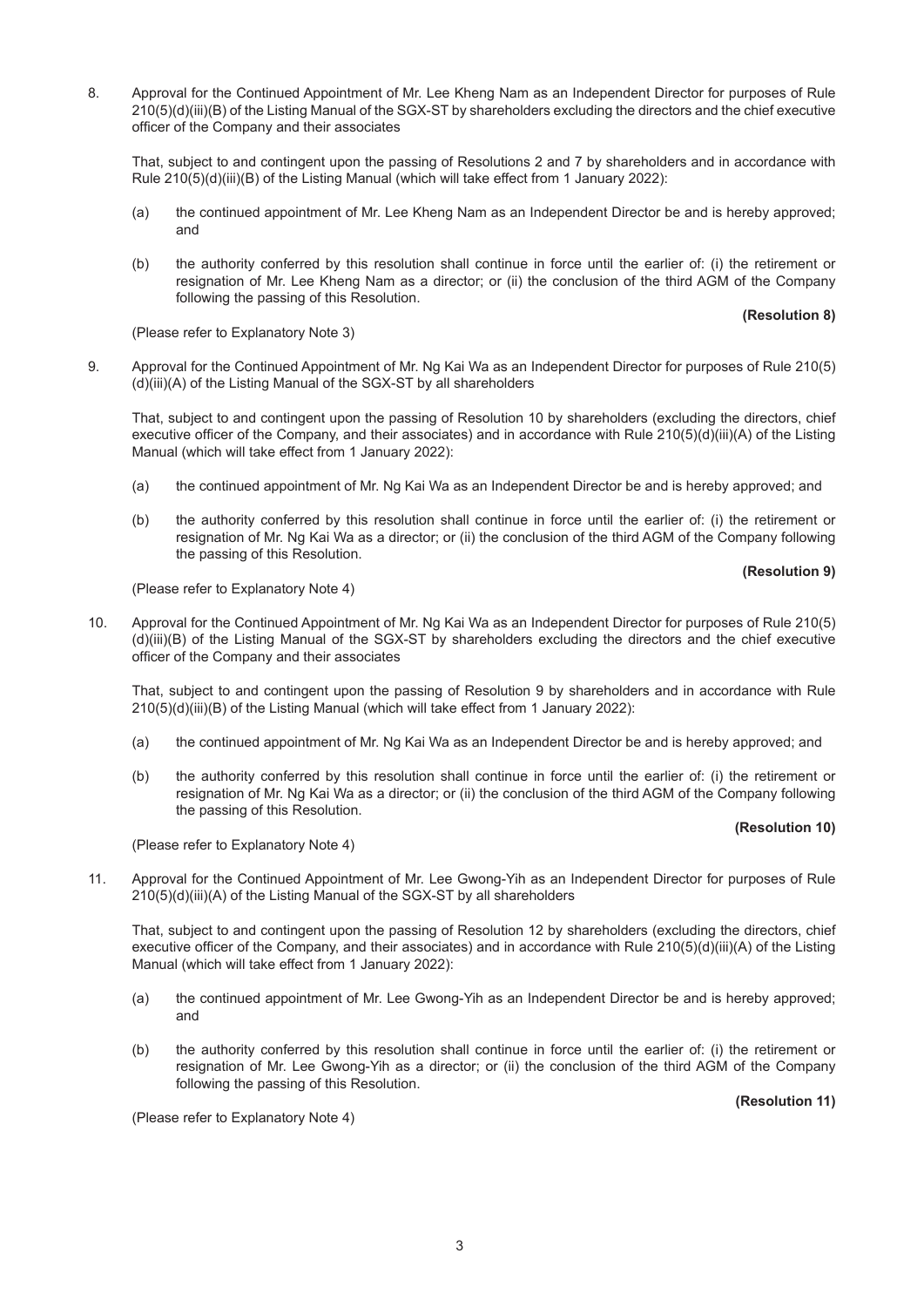12. Approval for the Continued Appointment of Mr. Lee Gwong-Yih as an Independent Director for purposes of Rule 210(5)(d)(iii)(B) of the Listing Manual of the SGX-ST by shareholders excluding the directors and the chief executive officer of the Company and their associates

That, subject to and contingent upon the passing of Resolution 11 by shareholders and in accordance with Rule 210(5)(d)(iii)(B) of the Listing Manual (which will take effect from 1 January 2022):

- (a) the continued appointment of Mr. Lee Gwong-Yih as an Independent Director be and is hereby approved; and
- (b) the authority conferred by this resolution shall continue in force until the earlier of: (i) the retirement or resignation of Mr. Lee Gwong-Yih as a director; or (ii) the conclusion of the third AGM of the Company following the passing of this Resolution.

**(Resolution 12)**

(Please refer to Explanatory Note 4)

13. To transact any other business which may be properly transacted at an Annual General Meeting.

BY ORDER OF THE BOARD

NG KEH LONG Company Secretary Singapore 12 October 2021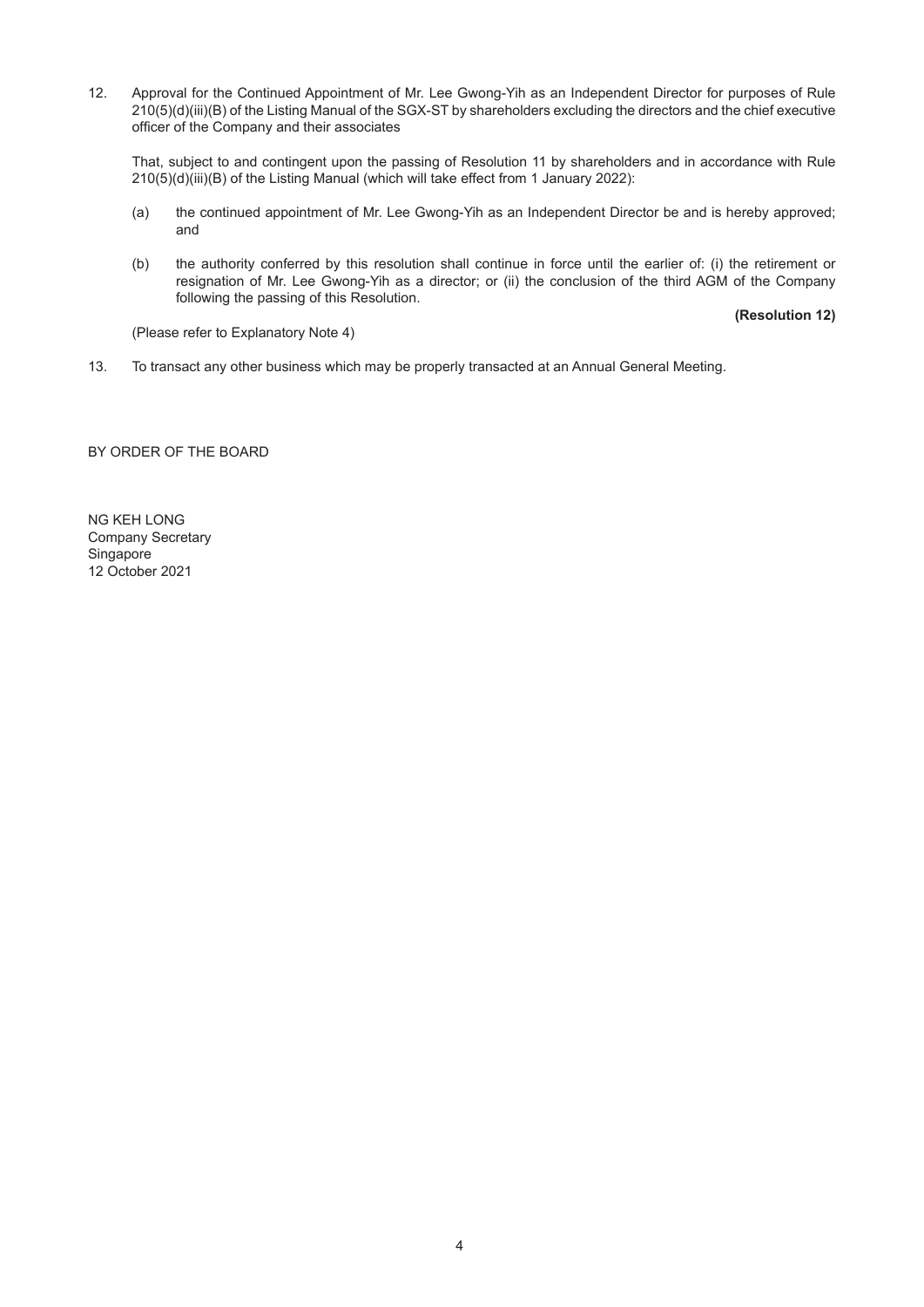#### **EXPLANATORY NOTES**

- (1) Mr. Lee Kheng Nam, upon re-election as an Independent Director of the Company, will serve as Chairman of the Audit Committee, member of the Nominating Committee and the Remuneration Committee. He is considered to be independent by the Board of Directors of the Company. Information relating to Mr. Lee, including the information as set out in Appendix 7.4.1 of the Listing Manual of the Singapore Exchange Securities Trading Limited, can be found in the "Board of Directors and Executive Officers" of the Company's Annual Report 2021 and in "Additional Information on Director Seeking Re-election" in this Notice.
- (2) Resolution 5, if passed, will authorise the Directors, from the date of this Annual General Meeting of the Company until the next Annual General Meeting of the Company, or the date by which the next Annual General Meeting of the Company is required by law to be held, or such authority is varied or revoked by the Company in a general meeting, whichever is the earlier, to issue Shares and to make or grant instruments (such as options, warrants or debentures) convertible into Shares, and to issue Shares in pursuance of such instruments, up to a number not exceeding fifty per cent (50%) of the total number of issued Shares (excluding treasury shares and subsidiary holdings), of which up to twenty per cent (20%) of the total number of issued Shares (excluding treasury shares and subsidiary holdings) may be issued other than on a pro rata basis to shareholders. For the purpose of determining the aggregate number of Shares that may be issued, the total number of issued Shares excluding treasury shares and subsidiary holdings shall be based on the total number of issued Shares in the capital of the Company excluding treasury shares and subsidiary holdings at the time that Resolution 5 is passed, after adjusting for (a) new Shares arising from the conversion or exercise of any convertible securities or share options or vesting of share awards which are outstanding or subsisting at the time that Resolution 5 is passed, and (b) any subsequent bonus issue, consolidation or subdivision of Shares.
- (3) Resolutions 7 and 8 are in anticipation of Rule 210(5)(d)(iii) of the Listing Manual which will take effect on 1 January 2022. Rule 210(5)(d)(iii) of the Listing Manual provides that a director will not be independent if he has been a director for an aggregate period of more than nine years and his continued appointment as an independent director has not been sought and approved in separate resolutions by (A) all shareholders; and (B) shareholders, excluding the directors and the chief executive officer, and their respective associates.

Mr. Lee Kheng Nam has served for more than nine years on the Board of the Company. The Company is seeking two-tier shareholders' approval for the continued appointment of Mr. Lee Kheng Nam as Independent Director prior to 1 January 2022. Directors and Chief Executive Officer of the Company, and their associates (as defined under the Listing Manual) are required to abstain from voting on proposed Resolution 8.

Resolutions 7 and 8, if passed, will remain in force until the earlier of: (i) Mr. Lee Kheng Nam's retirement or resignation as Independent Director of the Company; or (ii) the conclusion of the third AGM of the Company following the passing of such resolutions.

(4) Resolutions 9 to 12 are in anticipation of Rule 210(5)(d)(iii) of the Listing Manual which will take effect on 1 January 2022. Rule 210(5)(d)(iii) of the Listing Manual provides that a director will not be independent if he has been a director for an aggregate period of more than nine years and his continued appointment as an independent director has not been sought and approved in separate resolutions by (A) all shareholders; and (B) shareholders, excluding the directors and the chief executive officer, and their respective associates.

Mr. Ng Kai Wa and Mr. Lee Gwong-Yih have each served for more than nine years on the Board of the Company. The Company is seeking two-tier shareholders' approval for the continued appointment of each of Mr. Ng Kai Wa and Mr. Lee Gwong-Yih as Independent Director prior to 1 January 2022. Directors and Chief Executive Officer of the Company, and their associates (as defined under the Listing Manual) are required to abstain from voting on proposed Resolutions 10 and 12.

Resolutions 9 and 10, if passed, will remain in force until the earlier of: (i) Mr. Ng Kai Wa's retirement or resignation as Independent Director of the Company; or (ii) the conclusion of the third AGM of the Company following the passing of such resolutions.

Resolutions 11 and 12, if passed, will remain in force until the earlier of: (i) Mr. Lee Gwong-Yih's retirement or resignation as Independent Director of the Company; or (ii) the conclusion of the third AGM of the Company following the passing of such resolutions.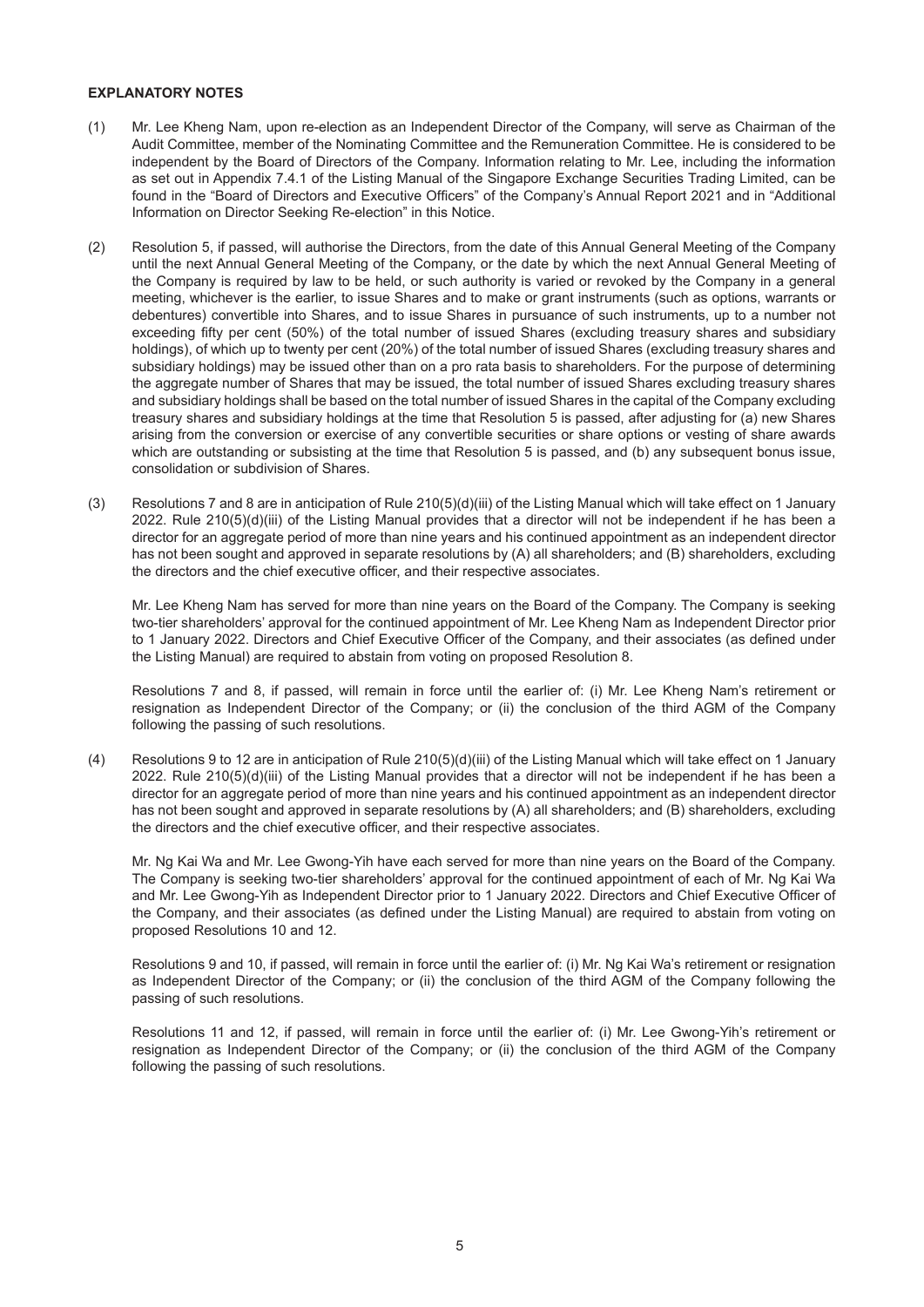#### **PERSONAL DATA PRIVACY**

By submitting an instrument appointing the Chairman of the Meeting to attend, speak and vote at the Annual General Meeting and/or any adjournment thereof, a member of the Company consents to the collection, use and disclosure of the member's personal data by the Company (or its agents or service providers) for the purpose of the processing, administration and analysis by the Company (or its agents or service providers) of the appointment of the Chairman of the Meeting as proxy for the Annual General Meeting (including any adjournment thereof) and the preparation and compilation of the attendance lists, minutes and other documents relating to the Annual General Meeting (including any adjournment thereof), and in order for the Company (or its agents or service providers) to comply with any applicable laws, listing rules, take-over rules, regulations and/or guidelines.

#### **Notes:–**

- 1 The Annual General Meeting is being convened, and will be held by electronic means pursuant to the COVID-19 (Temporary Measures) (Alternative Arrangements for Meetings for Companies, Variable Capital Companies, Business Trusts, Unit Trusts and Debenture Holders) Order 2020. This Notice will be sent to members by electronic means via publication on the Company's website at the URL https://sg.creative.com/corporate/investor/reports, and also available on the SGXNet at the URL http://www.sgx.com/securities/company-announcements.
- 2 Alternative arrangements relating to attendance at the Annual General Meeting via electronic means (including arrangements by which the meeting can be electronically accessed via live audio-visual webcast or live audio-only stream), submission of questions to the Chairman of the Meeting in advance of the Annual General Meeting, addressing substantial and relevant questions prior to the Annual General Meeting and voting by appointing the Chairman of the Meeting as proxy at the Annual General Meeting, are set out in the Company's announcement dated 12 October 2021. This announcement may be accessed at the Company's website at the URL https://sg.creative.com/corporate/investor/reports, and also available on the SGXNet at the URL http://www.sqx.com/securities/company-announcements.
- 3 Due to the current COVID-19 situation in Singapore, a member will not be able to attend the Annual General Meeting in person. A member of the Company (whether individual or corporate) must appoint the Chairman of the Meeting as his/her/ its proxy to attend, speak and vote on his/her/its behalf at the Annual General Meeting if such member wishes to exercise his/her/its voting rights at the Annual General Meeting. The accompanying proxy form for the Annual General Meeting may be accessed at the Company's website at the URL https://sg.creative.com/corporate/investor/reports, and will also be made available on the SGXNet at the URL https://www.sgx.com/securities/company-announcements.

Where a member (whether individual or corporate) appoints the Chairman of the Meeting as his/her/its proxy, he/she/it must give specific instructions as to voting, or abstentions from voting, in respect of a resolution in the form of proxy, failing which the appointment of the Chairman of Meeting as proxy for that resolution will be treated as invalid.

CPFIS or SRS investors who hold Shares through CPF Agent Banks or SRS Operators and who wish to request their CPF Agent Banks or SRS Operators to appoint the Chairman of the Meeting as proxy in respect of the Shares held by such CPF Agent Banks or SRS Operators on their behalf should approach their respective CPF Agent Banks or SRS Operators to submit their votes by 5.00 p.m. on 18 October 2021.

- 4 The Chairman of the Meeting, as proxy, need not be a member of the Company.
- 5. The instrument appointing the Chairman of the Meeting as proxy must be under the hand of the appointor or of his attorney duly authorised in writing. Where the instrument appointing the Chairman of the Meeting as proxy is executed by a corporation, it must be executed under its common seal or signed on its behalf by an officer or attorney duly authorised in writing.
- 6. Where an instrument appointing a proxy is signed on behalf of the appointor by the attorney, the letter or power of attorney or a duly certified copy thereof must (failing previous registration with the Company) be lodged with the instrument of proxy, failing which the instrument may be treated as invalid.
- 7. The instrument appointing the Chairman of the Meeting as proxy must be submitted to the Company in the following manner:
	- (a) if submitted by post, be lodged at the office of the Company's Share Registrar, Boardroom Corporate & Advisory Services Pte. Ltd., 50 Raffles Place #32-01, Singapore Land Tower, Singapore 048623: or
	- (b) if submitted electronically, be submitted via email to the Company's Share Registrar at srs.teamd@boardroomlimited.com,

in either case, not less than seventy-two (72) hours before the time appointed for holding the Annual General Meeting of the Company.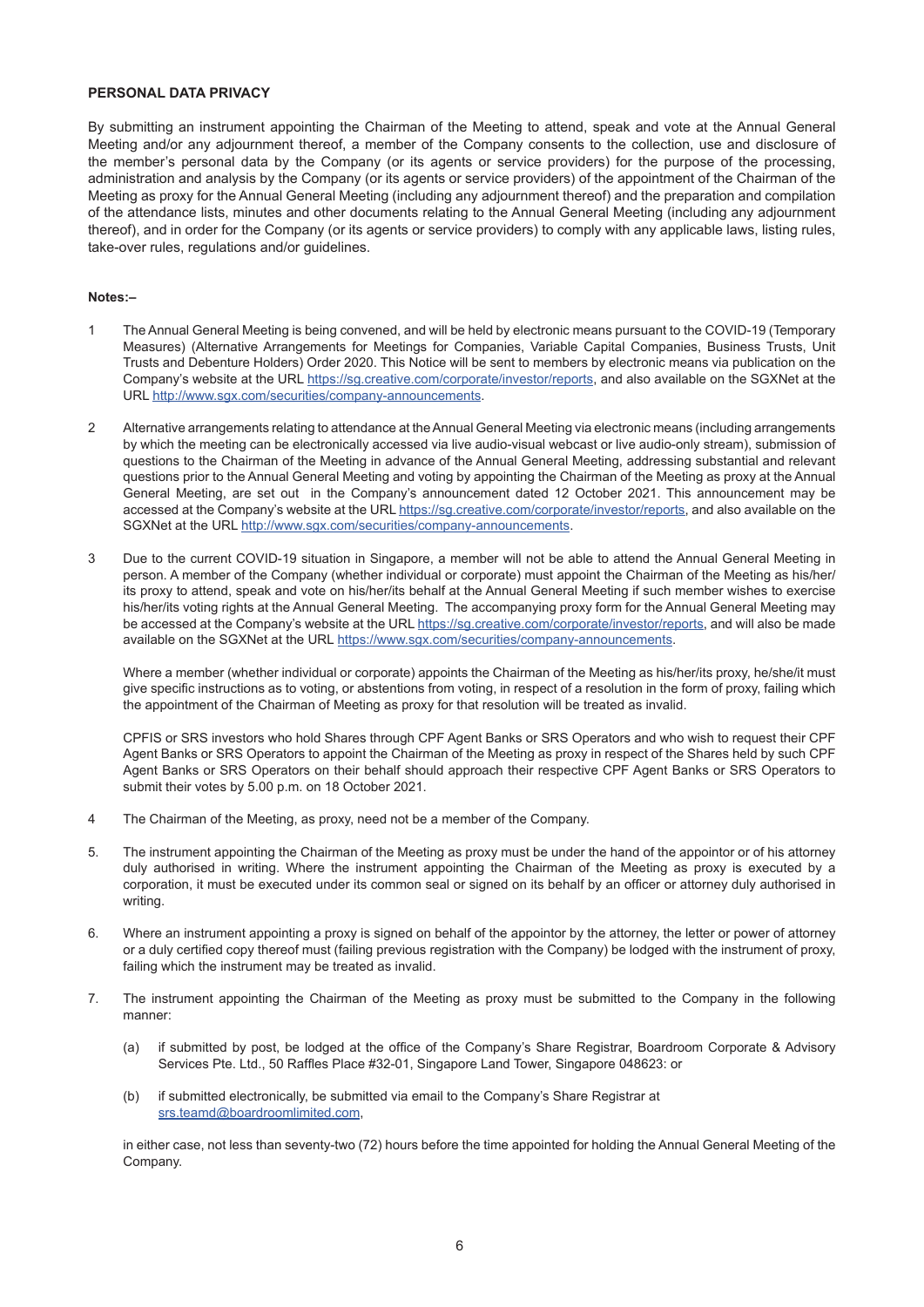## **ADDITIONAL INFORMATION ON DIRECTOR SEEKING RE-ELECTION**

| Name of Director                                                                                                                                                                                                                    | Lee Kheng Nam                                                                                                                                                                                         |  |
|-------------------------------------------------------------------------------------------------------------------------------------------------------------------------------------------------------------------------------------|-------------------------------------------------------------------------------------------------------------------------------------------------------------------------------------------------------|--|
| Date of appointment                                                                                                                                                                                                                 | 23 February 1991                                                                                                                                                                                      |  |
| Date of last re-appointment                                                                                                                                                                                                         | 30 October 2018                                                                                                                                                                                       |  |
| Age                                                                                                                                                                                                                                 | 73                                                                                                                                                                                                    |  |
| Country of principal residence                                                                                                                                                                                                      | Singapore                                                                                                                                                                                             |  |
| The Board's comments on this re-election                                                                                                                                                                                            | After reviewing Mr Lee's qualifications and experience, the Board<br>has confirmed Mr Lee's independence and approved that Mr Lee<br>stands for re-election as an independent non-executive Director. |  |
| Whether appointment is executive                                                                                                                                                                                                    | Non-executive                                                                                                                                                                                         |  |
| Job title                                                                                                                                                                                                                           | Non-executive and independent Director<br>Chairman of the Audit Committee<br>Member of the Nominating Committee and<br>the Remuneration Committee                                                     |  |
| Professional qualifications                                                                                                                                                                                                         | Master of Science Degree in Operations Research and System<br>Analysis from the U.S. Naval Postgraduate School                                                                                        |  |
|                                                                                                                                                                                                                                     | Bachelor of Science degree in Mechanical Engineering (First<br>Class Honours) from Queen's University, Canada                                                                                         |  |
|                                                                                                                                                                                                                                     | Diploma in Business Administration,<br>University of Singapore                                                                                                                                        |  |
| Working experience and occupation(s) during the past<br>10 years                                                                                                                                                                    | <b>GGV Capital</b><br>(Jan 2005 to present)<br>Venture Partner                                                                                                                                        |  |
|                                                                                                                                                                                                                                     | Advantec Pte Ltd<br>(Feb 2004 to present)<br>Chairman                                                                                                                                                 |  |
|                                                                                                                                                                                                                                     | Vertex Venture Holdings Ltd<br>(May 2012 to present)<br>Deputy Chairman                                                                                                                               |  |
|                                                                                                                                                                                                                                     | Vertex Venture Holdings Ltd<br>(Aug 2008 to May 2012)<br>Chairman                                                                                                                                     |  |
| Shareholding interest in the listed issuer and its<br>subsidiaries                                                                                                                                                                  | Direct Interest - 45,000 shares in Creative Technology Ltd.<br>Deemed Interest - 10,000 shares in Creative Technology Ltd.                                                                            |  |
| Any relationship (including immediate family relationships)<br>with any existing director, existing executive officer, the<br>issuer and/or substantial shareholder of the listed issuer<br>or of any of its principal subsidiaries | No                                                                                                                                                                                                    |  |
| Conflict of interest (including any competing business)                                                                                                                                                                             | No                                                                                                                                                                                                    |  |
| Undertaking (in the format set out in Appendix 7.7) under<br>Rule 720(1) has been submitted to the listed issuer                                                                                                                    | Yes                                                                                                                                                                                                   |  |
| Other Principal Commitments* Including Directorships<br>* "Principal Commitments" has the same meaning as defined in the Code of Corporate Governance 2018.                                                                         |                                                                                                                                                                                                       |  |
| Past (for the last 5 years)                                                                                                                                                                                                         | Heptagon Advanced Micro Optics, Chairman                                                                                                                                                              |  |
| Present                                                                                                                                                                                                                             | Thunes, Director<br>Blaize Inc, Director<br>Structo Pte Ltd, Director<br>Zero2.5 Biotech Pte Ltd, Director                                                                                            |  |